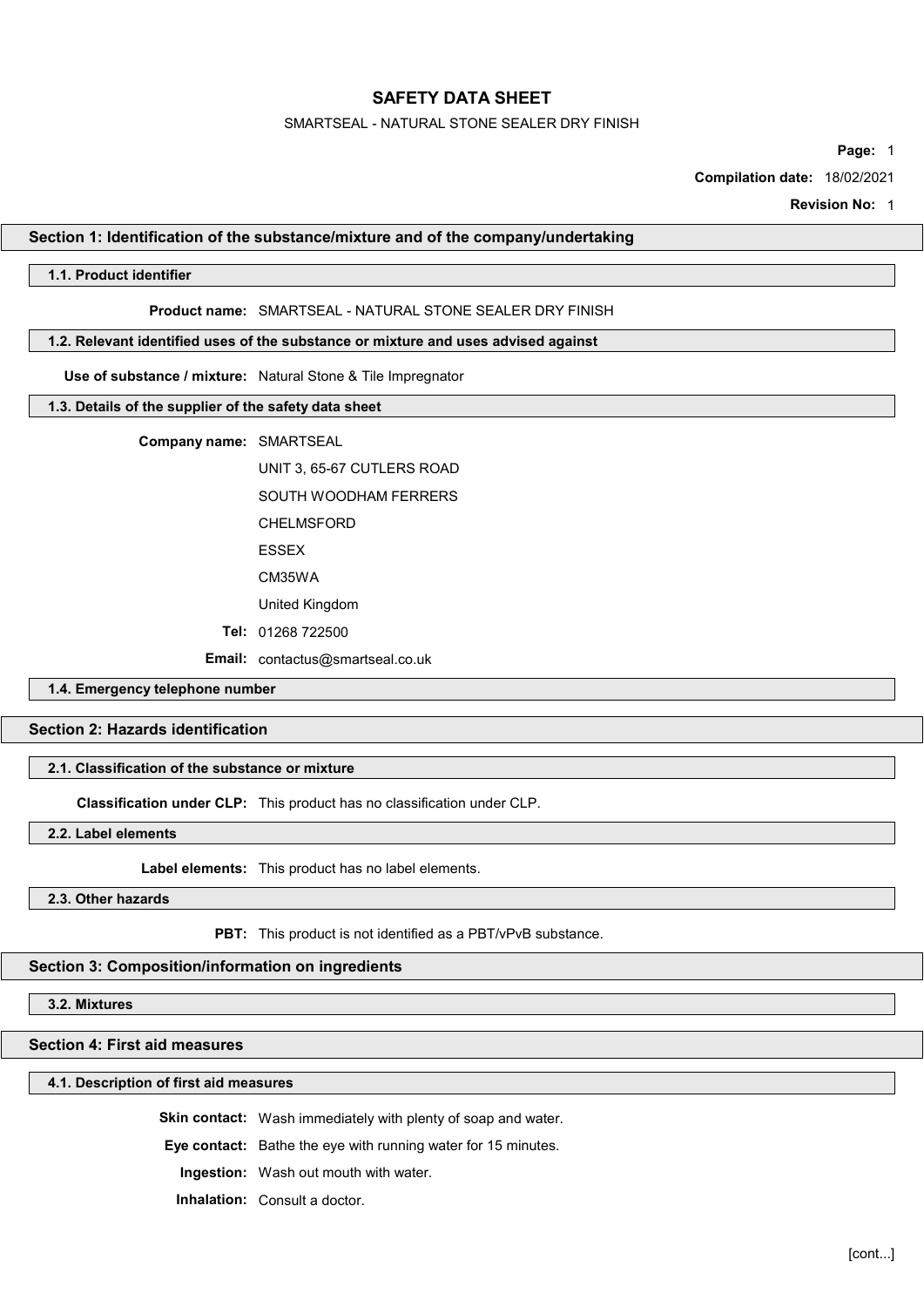## SMARTSEAL - NATURAL STONE SEALER DRY FINISH

Page: 2

#### 4.2. Most important symptoms and effects, both acute and delayed

Skin contact: There may be mild irritation at the site of contact.

Eye contact: There may be irritation and redness.

Ingestion: There may be irritation of the throat.

Inhalation: No symptoms.

## 4.3. Indication of any immediate medical attention and special treatment needed

Immediate / special treatment: Not applicable.

#### Section 5: Fire-fighting measures

#### 5.1. Extinguishing media

Extinguishing media: Suitable extinguishing media for the surrounding fire should be used. Use water spray

to cool containers.

#### 5.2. Special hazards arising from the substance or mixture

Exposure hazards: In combustion emits toxic fumes.

5.3. Advice for fire-fighters

Advice for fire-fighters: Wear self-contained breathing apparatus. Wear protective clothing to prevent contact

with skin and eyes.

# Section 6: Accidental release measures

### 6.1. Personal precautions, protective equipment and emergency procedures

Personal precautions: Refer to section 8 of SDS for personal protection details. Turn leaking containers leak-

side up to prevent the escape of liquid.

### 6.2. Environmental precautions

Environmental precautions: Do not discharge into drains or rivers. Contain the spillage using bunding.

#### 6.3. Methods and material for containment and cleaning up

Clean-up procedures: Absorb into dry earth or sand. Transfer to a closable, labelled salvage container for

disposal by an appropriate method.

## 6.4. Reference to other sections

Reference to other sections: Refer to section 8 of SDS.

## Section 7: Handling and storage

## 7.1. Precautions for safe handling

#### 7.2. Conditions for safe storage, including any incompatibilities

Storage conditions: Store in a cool, well ventilated area. Keep container tightly closed.

#### 7.3. Specific end use(s)

Specific end use(s): No data available.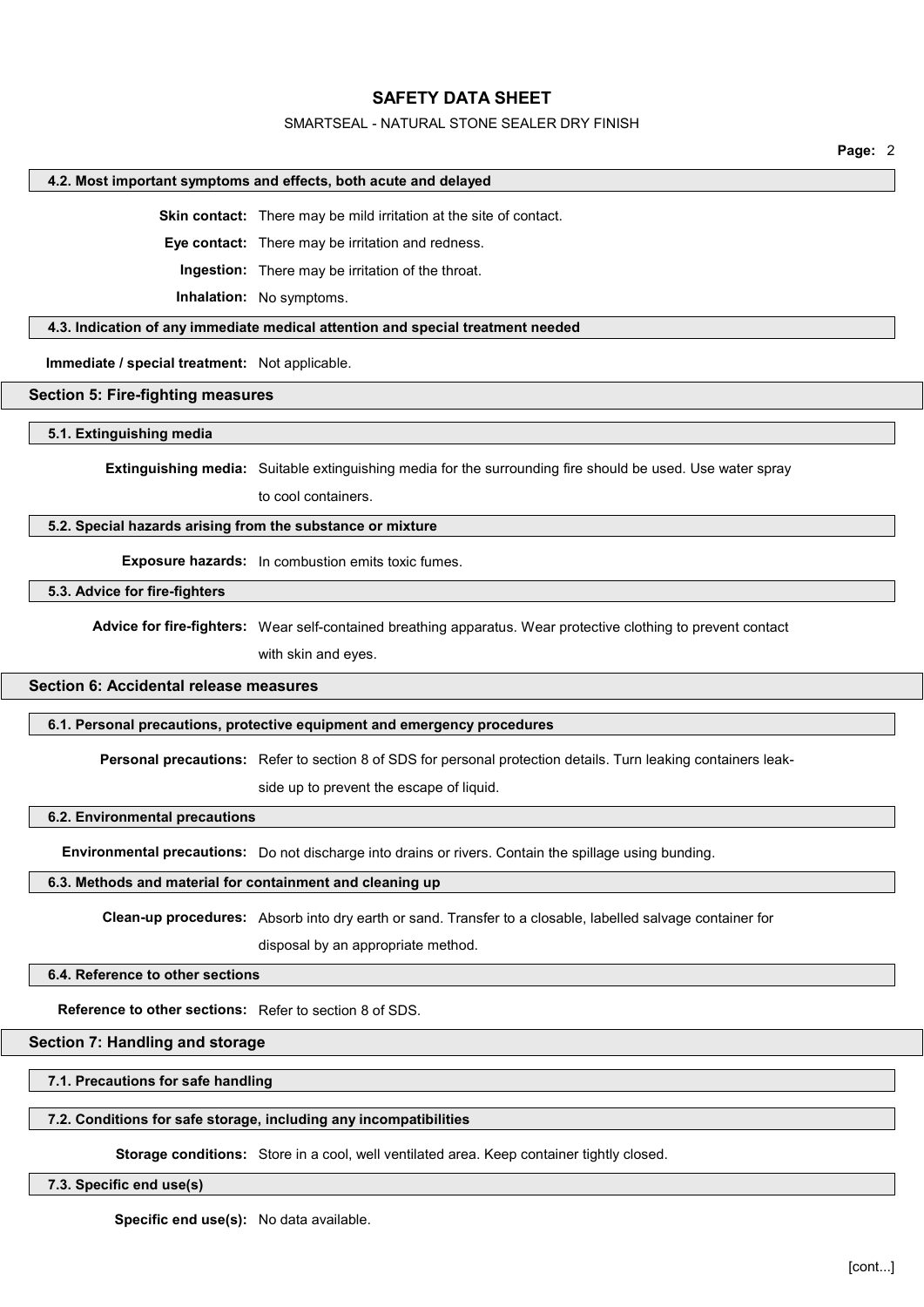### SMARTSEAL - NATURAL STONE SEALER DRY FINISH

Page: 3

## Section 8: Exposure controls/personal protection

#### 8.1. Control parameters

Workplace exposure limits: No data available.

## DNEL/PNEC Values

DNEL / PNEC No data available.

8.2. Exposure controls

Respiratory protection: Respiratory protection not required. Hand protection: Protective gloves. Eye protection: Safety glasses. Ensure eye bath is to hand. Skin protection: Protective clothing.

Section 9: Physical and chemical properties

## 9.1. Information on basic physical and chemical properties

| <b>State: Liquid</b>                             |                                              |                                     |
|--------------------------------------------------|----------------------------------------------|-------------------------------------|
|                                                  | <b>Colour: Colourless</b>                    |                                     |
|                                                  | <b>Odour:</b> Pleasant                       |                                     |
| <b>Evaporation rate:</b> No data available.      |                                              |                                     |
|                                                  | <b>Oxidising:</b> No data available.         |                                     |
| Solubility in water: Highly soluble              |                                              |                                     |
|                                                  | Also soluble in: Most organic solvents.      |                                     |
|                                                  | Viscosity: Non-viscous                       |                                     |
| Boiling point/range°C: Not applicable.           | Melting point/range°C: Not applicable.       |                                     |
| Flammability limits %: lower: Not applicable.    |                                              | <b>upper:</b> Not applicable.       |
| Flash point°C: Not applicable.                   | Part.coeff. n-octanol/water: Not applicable. |                                     |
| Autoflammability <sup>o</sup> C: Not applicable. |                                              | Vapour pressure: No data available. |
| <b>Relative density: 1</b>                       |                                              | pH: 7                               |
|                                                  | <b>VOC g/l:</b> No data available.           |                                     |

## 9.2. Other information

Other information: No data available.

## Section 10: Stability and reactivity

10.1. Reactivity

Reactivity: Stable under recommended transport or storage conditions.

## 10.2. Chemical stability

Chemical stability: Stable under normal conditions.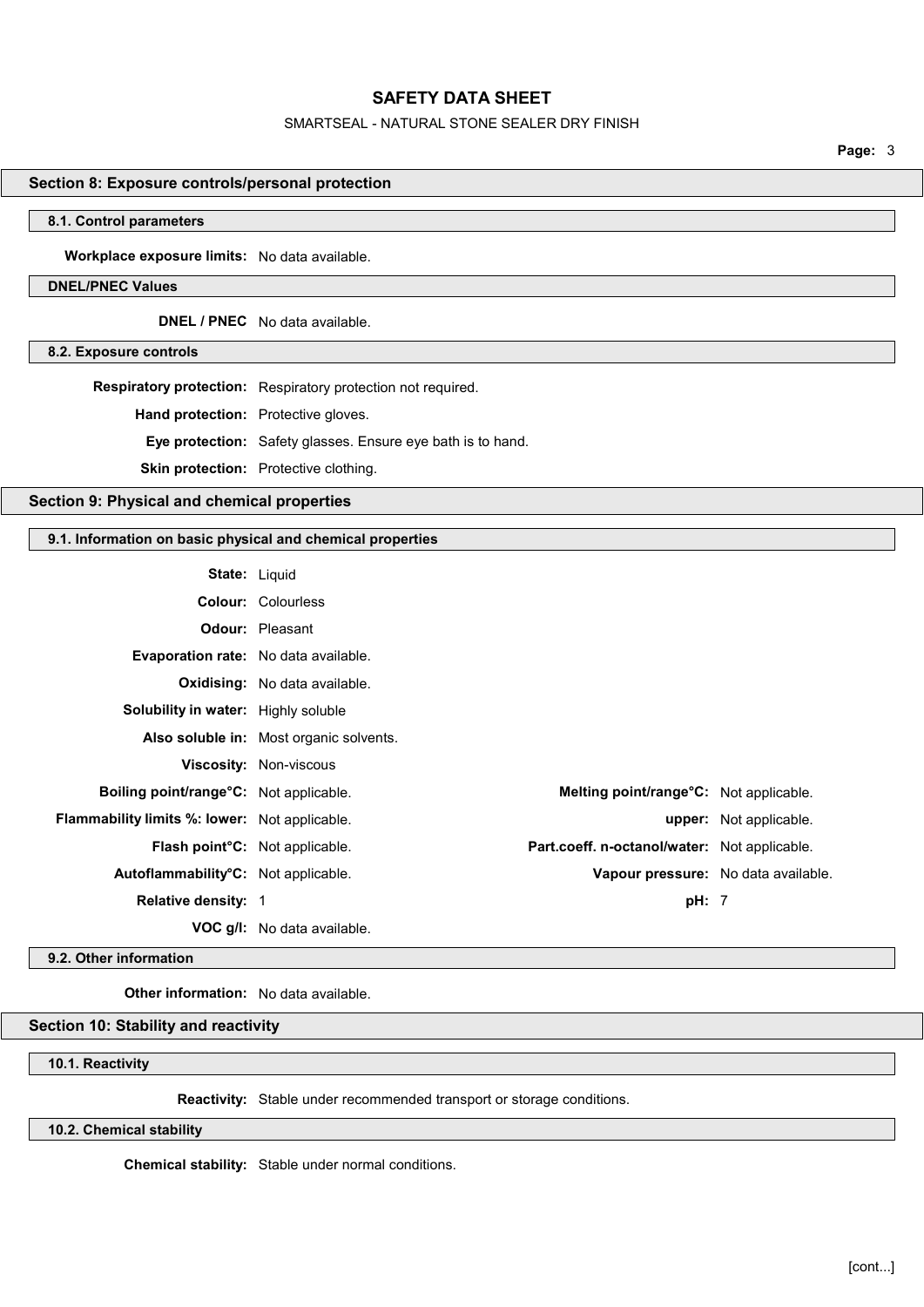## SMARTSEAL - NATURAL STONE SEALER DRY FINISH

#### 10.3. Possibility of hazardous reactions

Hazardous reactions: Hazardous reactions will not occur under normal transport or storage conditions.

Decomposition may occur on exposure to conditions or materials listed below.

#### 10.4. Conditions to avoid

Conditions to avoid: Heat.

#### 10.5. Incompatible materials

Materials to avoid: Strong oxidising agents. Strong acids.

#### 10.6. Hazardous decomposition products

Haz. decomp. products: In combustion emits toxic fumes.

## Section 11: Toxicological information

11.1. Information on toxicological effects

Toxicity values: No data available.

Symptoms / routes of exposure

Skin contact: There may be mild irritation at the site of contact.

Eye contact: There may be irritation and redness.

Ingestion: There may be irritation of the throat.

Inhalation: No symptoms.

# Section 12: Ecological information

12.1. Toxicity

Ecotoxicity values: No data available.

## 12.2. Persistence and degradability

Persistence and degradability: Biodegradable.

12.3. Bioaccumulative potential

Bioaccumulative potential: No bioaccumulation potential.

12.4. Mobility in soil

Mobility: Readily absorbed into soil.

#### 12.5. Results of PBT and vPvB assessment

PBT identification: This product is not identified as a PBT/vPvB substance.

12.6. Other adverse effects

Other adverse effects: Negligible ecotoxicity.

### Section 13: Disposal considerations